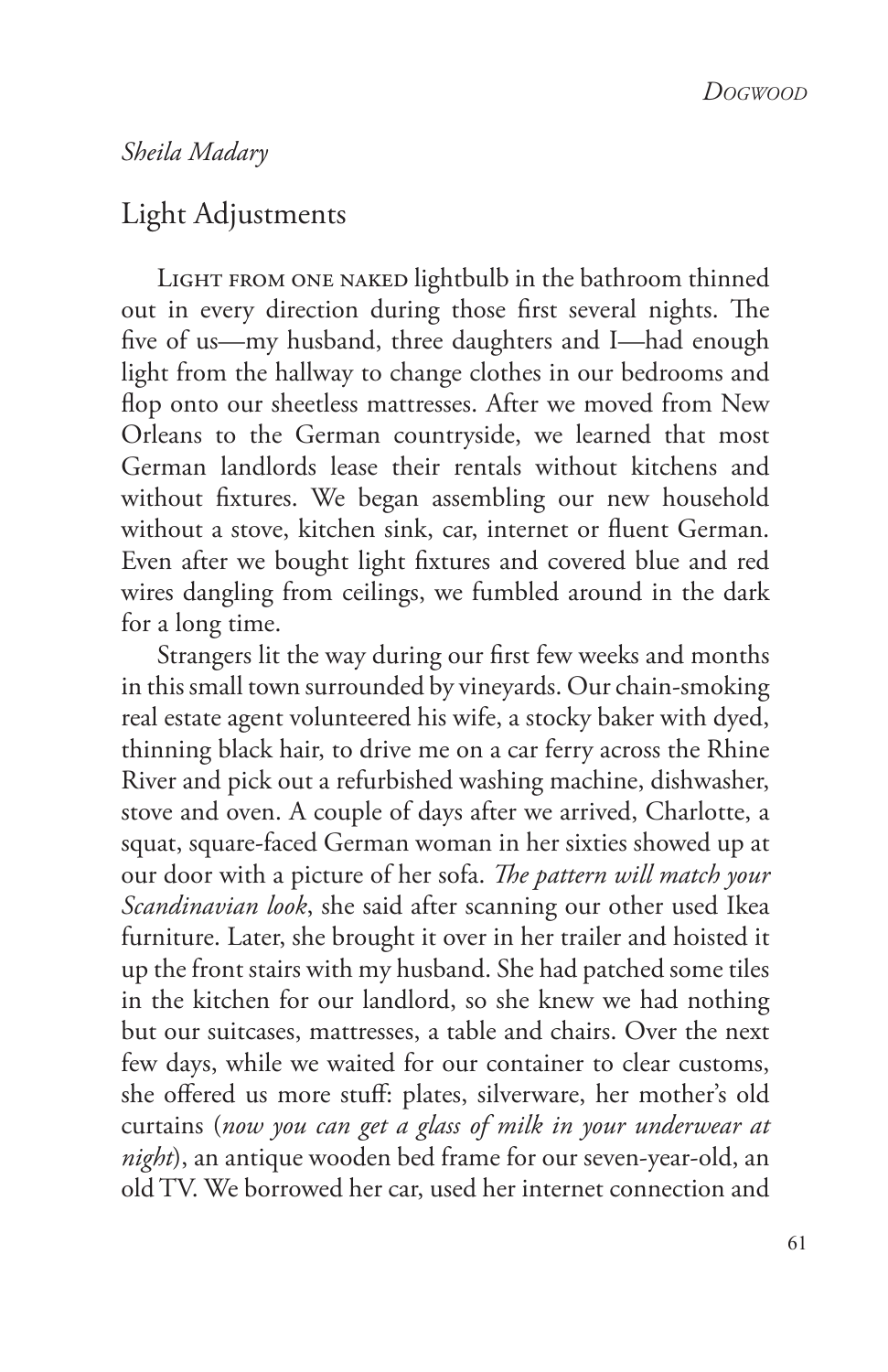bought a used Toyota after she negotiated a deep discount with the car salesman. I felt indebted to her and wondered what she wanted from us in return.

Months later, Charlotte asked us for a ride home from the airport after a trip to the U.S. We invited her over once for homemade pizza on a winter evening, and she told us about her new millionaire status. A farmer's daughter, she had profted tremendously from selling her parents' land to the town, which, in turn, resold plots to families for new homes. Over the next few years, properties in a planned community for upper middleclass families replaced asparagus and wheat felds. We would see Charlotte now and then, but the initial warmth between us cooled the more we settled in to our new life.

Five years later, when Angela Merkel opened Germany's borders, several Syrian families trickled into this same small German town. Neighbors, friends and teachers rolled up their sleeves to follow through on their leader's stunning act of generosity: retired teachers taught German; bicycle enthusiasts repaired castofs to help with transportation; housewives measured curtains; engineers installed new operating systems on old computers. Curious to know how integration looked in our small village, I attended a monthly meeting in the town hall on a chilly Tuesday evening. Volunteers, mostly over the age of sixty, sat around the wooden board room table to report on progress with the families they were helping. They complained about bureaucracy at the immigration office and about refugees' strange habits. *Tey keep the thermostat in the apartment so high, but they walk around barefoot!* At the meeting, I met a local woman who was helping a family from Damascus, and she told me how the family's twelve-year-old daughter would have to wait until the end of the school year and until the end of summer break before she could attend school since the local schools were full. A week later, my daughters and I met Safaa,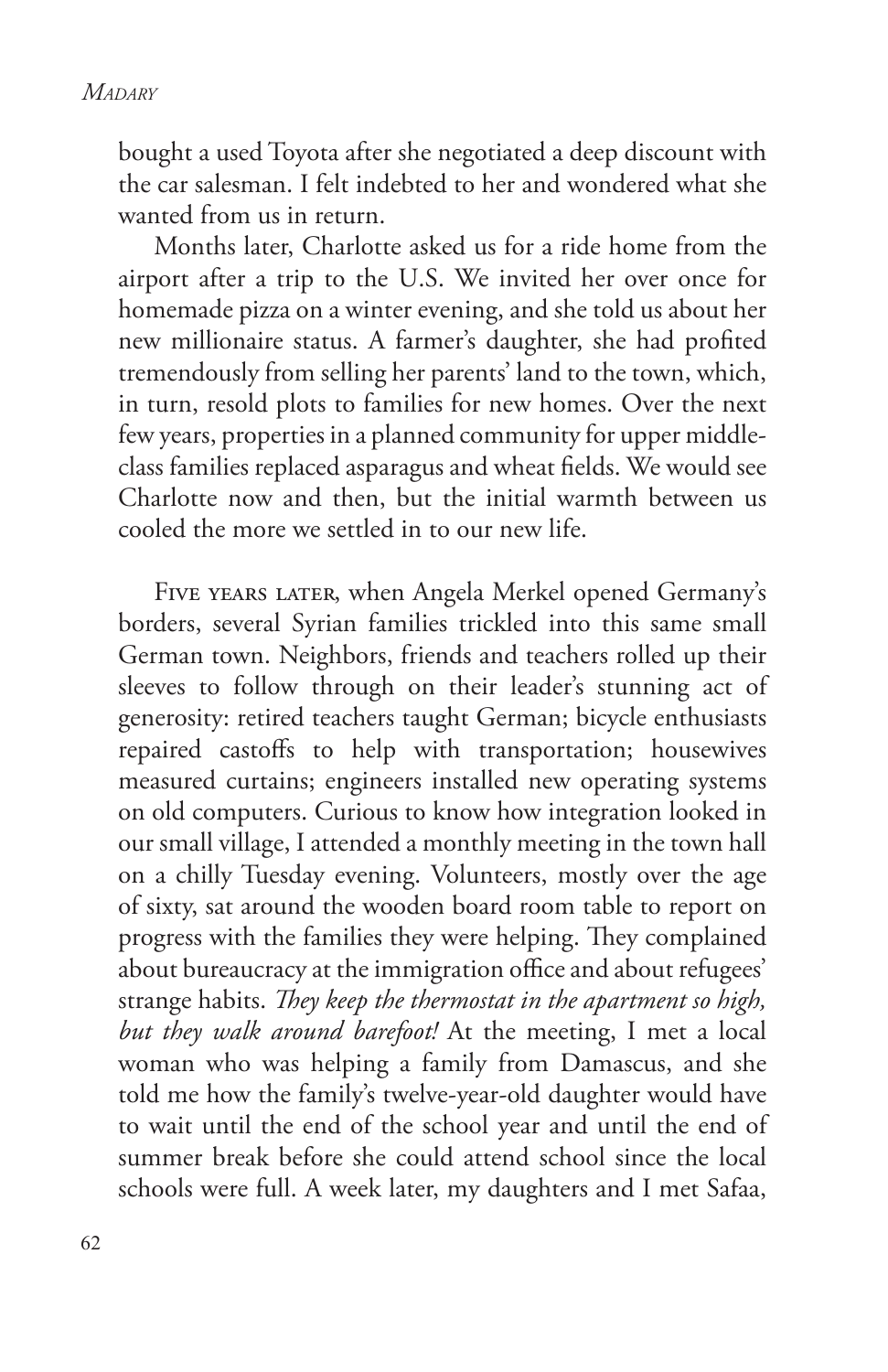her husband, Samir, and their daughter, Layal. Fortunately for them, their apartment already had a kitchen and light fxtures.

MONTHS LATER, I see Safaa and Layal walking toward our house. I was supposed to pick them up at 10:00, but I'm late, so they have come looking for me. We kiss cheeks and Layal hands me a bag stufed with two loaves of day-old bread from the bakery and a bottle of elderflower syrup. I had promised to give them a ride to the next town where Safaa's adult daughter lives with her children. They want to spend the night there to celebrate the end of Ramadan, Eid, the festival of sweets.

 Layal climbs in the backseat and Safaa sits next to me in the passenger seat. Safaa's square jaw yields to a broad, toothy smile. She adjusts her casual hijab, a loose scarf that barely restrains her grey strands. Layal, on the cusp of puberty, leaves her dark, tight, shoulder-length curls for anyone to admire.

I wonder if Safaa is used to riding in a car as I remind her to buckle up on our way up the hill and out of the village. She turns toward me. Her brown eyes and hand gesture ask me how to say "seatbelt." *Gurte*, I say. I add the verb: *anschnallen* (buckle up). Layal and her mother practice saying those words as we drive past asparagus and strawberry felds. Clouds that had streaked a blue sky this morning are now stacked up, one upon the other. "It's been raining, but now the sun is trying to break its way through the clouds," I say in German, as though the scenery needs an explanation. Safaa turns to me, smiling broadly and says, "I love *deine Kinder*." I teach her how to say the sentence all in German—*ich liebe Dich; ich liebe deine Kinder*  (I love you. I love your children). Safaa repeats these phrases fve times, and we laugh since we are unable to communicate beyond these few phrases.

After we pass a shopping center and wind through vineyardand orchard-hills, Layal shows me a photograph on her phone of a street sign that says *Birkenstrasse* (Birch Street). I pull over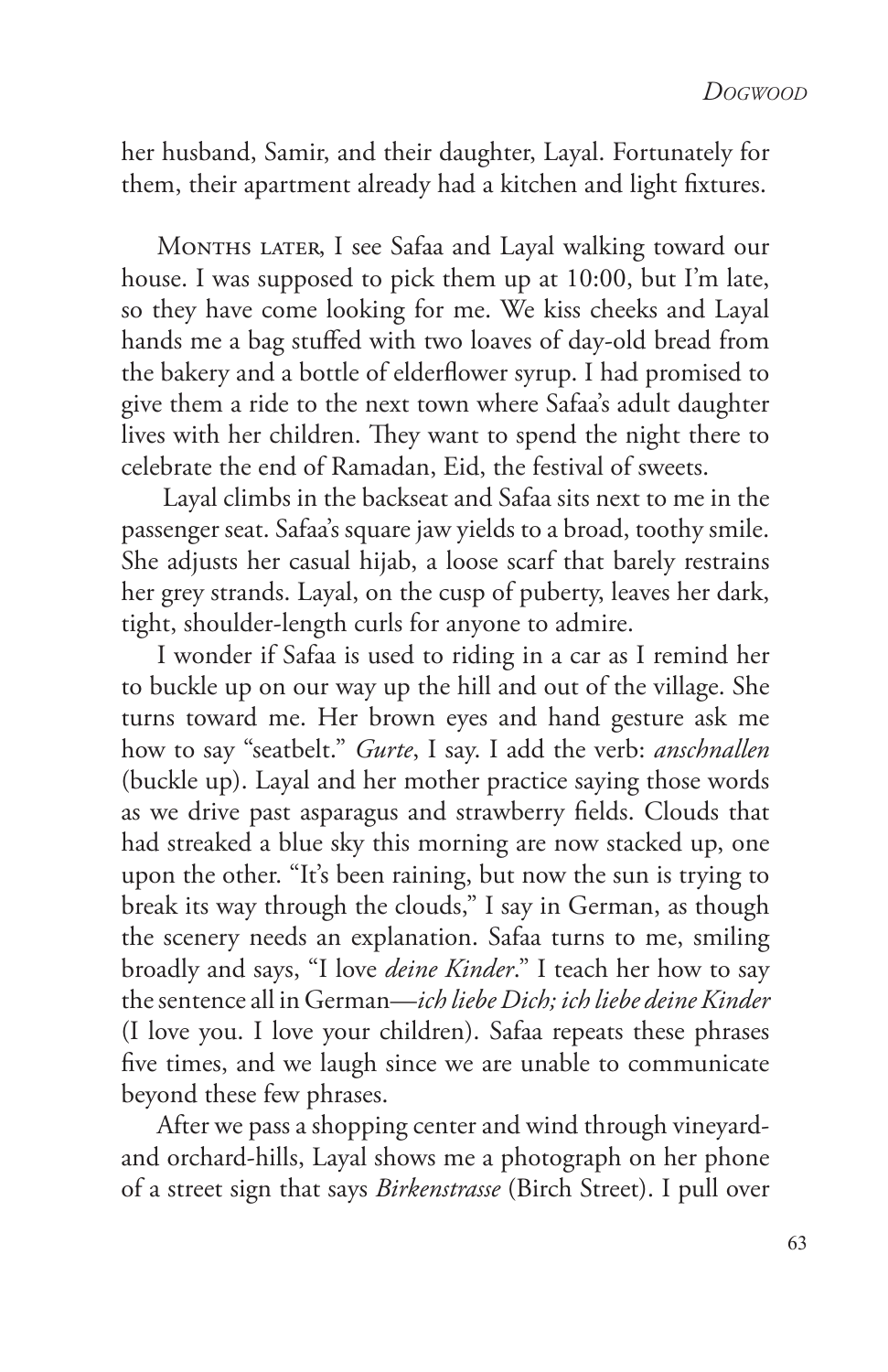to put in the street name in my car's GPS. None of us know the street number, and I wonder where we're headed. We crest the top of a hill, veer right, then head back down another hill, and Layal reacts with an *Ah-ha* of familiarity. *Ja Ja*, she says. The GPS tells us to go a bit farther and take the third right.

We pull up to a large duplex, and a middle-aged woman opens the door. Layal and Safaa kiss her cheek. Then Safaa introduces her daughter, Rouaa, who greets me with kisses on both of my cheeks. I take off my shoes and follow them through the hallway to the living room, furnished with two faux-leather sofas, a coffee table, a large-screen TV, a glass-top table, dining chairs, a baby's crib and a bed. Layal is talking to Rouaa's fvemonth-old baby girl who is lying on the bed.

"*Ein baby!*" I say, surprised. I had heard but, in the confusion, already forgotten that Rouaa had a baby named Angelina. She had been changing the baby's diaper when we rang the doorbell. She gives Layal the dirty diaper in a plastic bag and fnishes snapping up the baby's onesie.

We coo and smile at Angelina. Then I ask about the rest of their family. I fnd out that Safaa has eight children—six girls and two boys. Rouaa, her eyes large and dark, her hair piled atop her head, tries to explain something about her brother: She gestures—an arrest, handcufs. *Boom* she says, lifting her hands. She rubs her palms in opposite directions, as my mother would on fnishing a kitchen task. I understand that she's miming her brother's death. Tears fall before I can try to hold them back. With more gestures and phrases, she explains that her brother was killed when a police vehicle exploded in Damascus. We embrace and sit down on the sofa.

Rouaa mimes a swollen pregnant belly and tells me of her shock when she discovered she was pregnant in Turkey while she was waiting for a passage to Europe. With only a few scraps of German, expressive eyes, and her hands, she explains how they slept, shivering on the ground after their boat trip from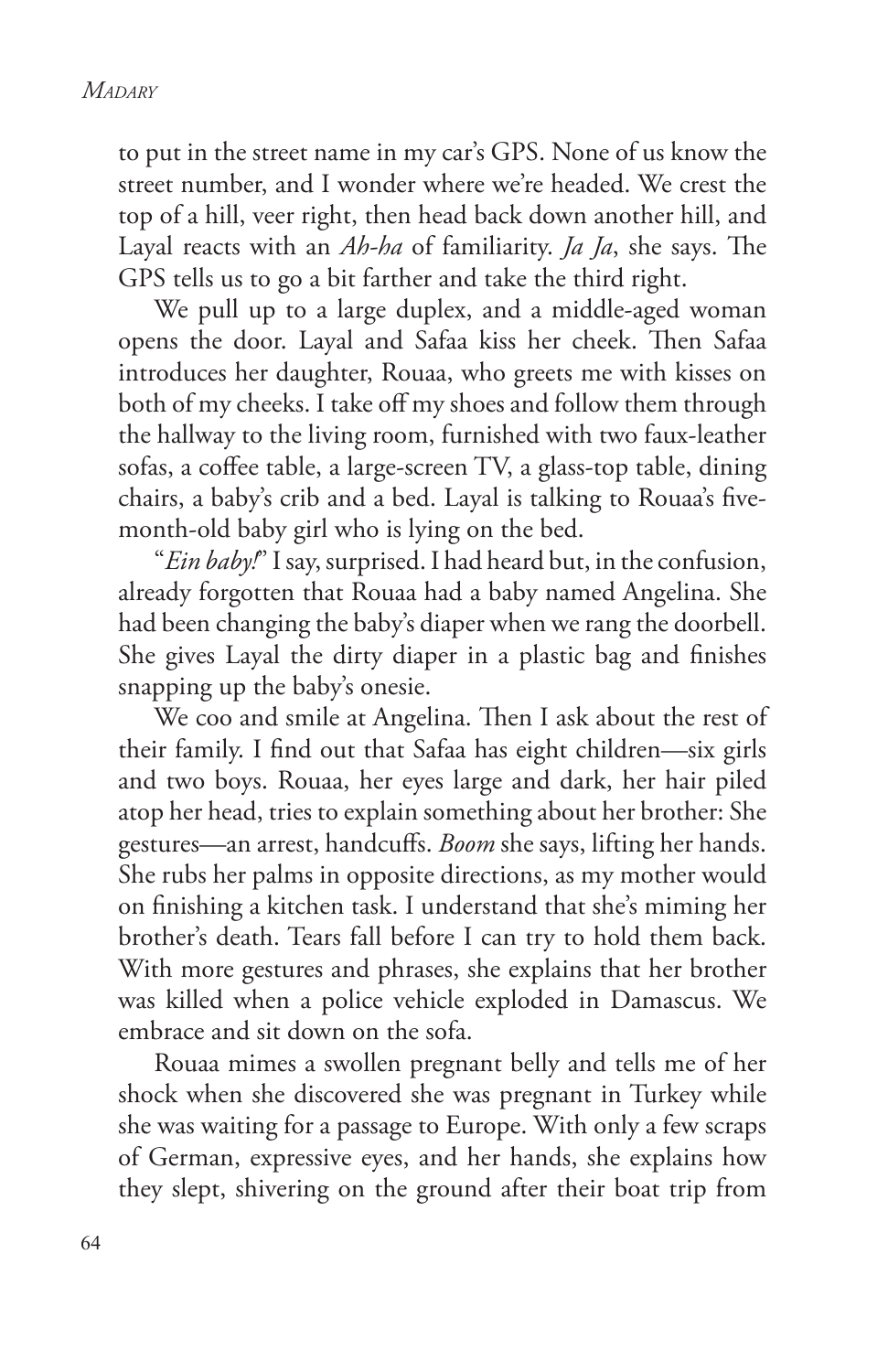Turkey to Greece. *Mein Gott*, she says. Her palms are next to her temples, gesturing outward to explain her stress, as though her head were exploding.

"In Germany, we can sleep now," she says. She speaks to me in broken German with a few English words tossed in. She nurses Angelina; her large breast is exposed in plain sight, and she explains how she and her family fed with nothing but the clothes they wore. *Ahh*. She ducks her head, describing the danger and violence in the streets of Damascus with the *boom* of explosions and *tat-tat-tat* of a gun. She pantomimes ISIS's all-black, head-to-foot women's dress code and the military uniforms of Assad's men. Her German is simple, and her manner so animated that she can't hide behind any form of subtlety.

Nor can I. In this country, when I open my mouth to speak, I betray my foreignness. And if I keep quiet, my children usually blow my cover. Two semesters of German ffteen years ago laid a soft foundation—a loose layer of syntax and vocabulary. I acquired some grasp of verb tenses during a language course ten years ago. My strength is not in memorizing but in mimicking sounds. I usually fool a native speaker for the frst few volleys in a German conversation. Inevitably, I trip over grammar, which I never properly learned, and my secret is out. Over the past eight years, I have learned that planning my German verb tenses and article-case declensions is of little use. I'm forced to plow through this language with whatever my brain can call up in the moment. Diving into a sea of humiliation is the key to learning another language.

I imagine how many un-apprehended German innuendos, subtleties, idioms and adages have sailed past my ears these eight years. Marveling at my German friends' intricate tapestry of language, I miss the content of their vacation plans or trouble with their foor plans. I dwell too long when I hear a new word or expression by savoring it or translating it back into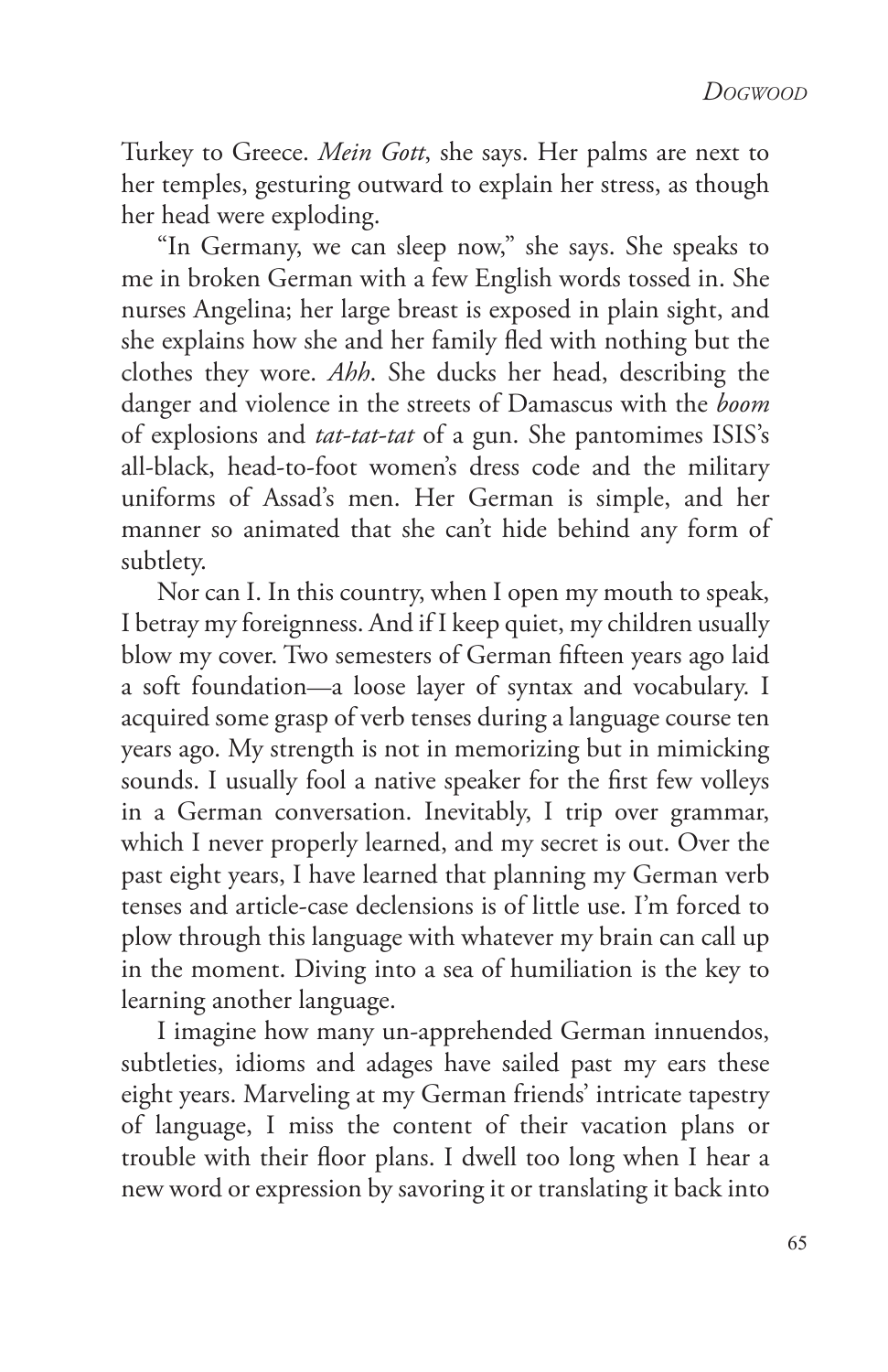English. Despite their sophisticated combinations that contain complaints about jobs, cleaning ladies and kids' teachers, I don't hear about much loss or grief.

After fnishing a thick cup of instant cappuccino, I explain to Rouaa and her parents that I'm due at a hair appointment, and I agree to return the next day after grocery shopping. I remember the advice that someone gave me at one of those refugee-sponsor meetings: *When you arrange to meet, name a time that's on the hour. Tree o'clock causes less confusion than quarter to three or quarter past.* "I'll be back tomorrow afternoon at 4:00," I explain, as I go down the front steps to my car. Safaa calls out in English: "I love you."

I never thought to say this to the strangers who gave me rides and furniture.

THE NEXT DAY, Rouaa greets us with a smile. She is happy to see that I have brought my youngest daughters along, one of whom was born four years earlier in Germany. Rouaa looks tired and disheveled: her jeans' zipper is open. She introduces her teenage daughter, ten-year-old son and eight-year-old son, and I realize that she has four children as I do. Someone explains that Rouaa's husband stayed behind in Turkey. From the muddled details, I gather that he's working to earn another fare for his passage. Her slender teenage daughter, clad in shorts, sets snacks out on the coffee table: cashews, peanuts, fgs, cookies, orange Tang-like juice for my daughters and, again, thick, sweet, instant cappuccino for me.

The doorbell rings, and a woman named Cecilia arrives. She is petite, perhaps ffty years old and dressed in a khaki miniskirt, tight burgundy scoop neck t-shirt, heeled sandals and remarkable teeth—somehow too white and too straight. She explains in a Spanish accent that she is Roaua's landlady and lives next door. Originally from Lima, Peru, she's married to a German man. She turns to me and explains that she used to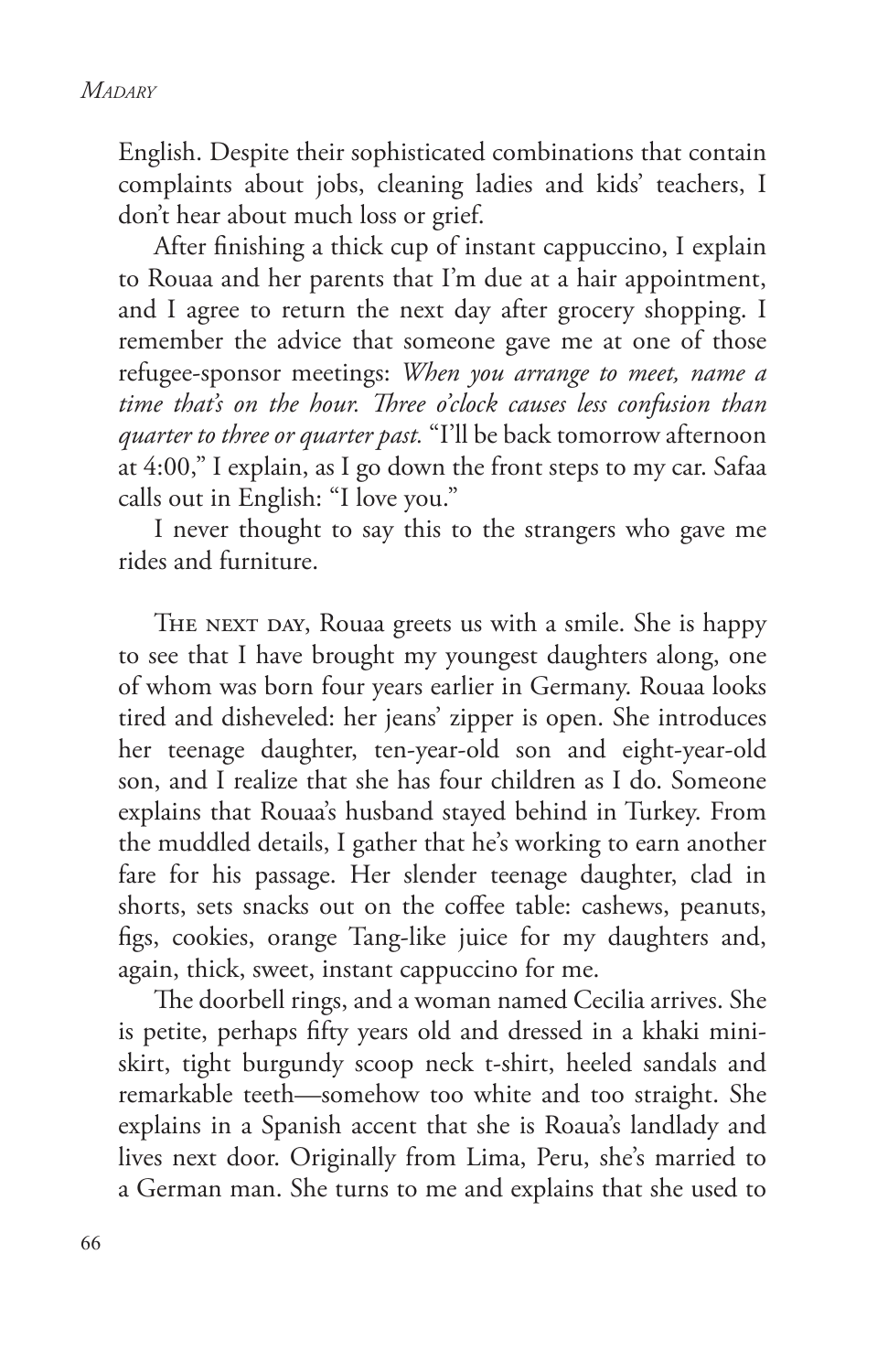work as a TV producer in Peru. She tells me about an event that she organized in town to enable refugee children to tell their stories to other local children—to explain how they had fed Syria and arrived in German wine country. When she mentions something about fnding a second-hand vacuum, I understand that she tries to help Rouaa's family as she can. Cecilia tells me that other locals who help refugees do so quietly or anonymously because of politics in this small town.

Before the 2016 state elections in Rhineland Palatinate, I had seen a placard with a bloody, red handprint on the main road every time I drove into the town where I live: *Get out criminal foreigners!* I tried to imagine the person who attached the placard to the pole. Who wanted to conjure up this town's brown-shirted past? The placard reminded me of a tale I had heard: Around 1930, people had suggested renaming the village, *Hitlerhausen*. They even printed a post card before they decided against this proposal. The greeting on a panoramic photo of this town said, "*Grüss aus Hitlerhausen*" or "Greetings from Hitler's Houses," something that would disgust everyone I know here. Still, I could sense a general German discomfort with an uncertain future about how to integrate a million refugees.

After we talk for a while, Cecilia complains, "Germans are always planning, always saving. You know when I frst came to Germany, I thought 'Oh how cute—they're so organized with their calendars.' Now it just drives me crazy. You know when I lived in Peru or when I visit my daughter in the U.S., I always have time for me; I have time to enjoy life. Somehow, we work longer hours in Peru and in America, but when we have time of, we enjoy our time; we go out and spend our money. Here, people work and save and save and plan—so they can take it with them to the grave." I understood her complaint. Germany is a foreign place, especially for expats like us, coming from places of extremes like New Orleans and Lima, so it's hard to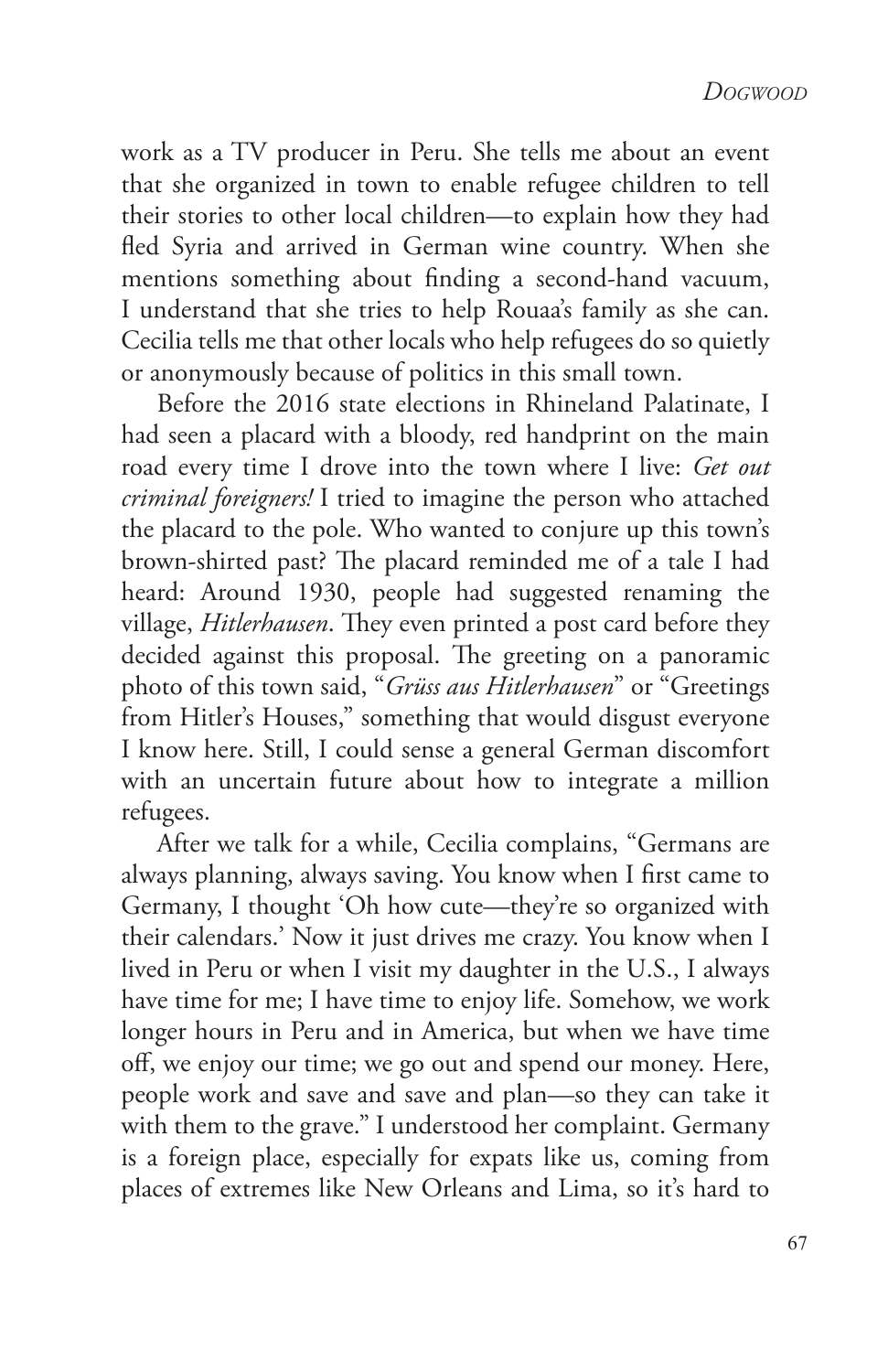adjust to a too-perfect place. But my family had also beneftted from living in a society of extremely organized citizens.

Another doorbell interrupts our conversation. A tall pregnant woman with fair skin and long curly hair walks in with her husband and an older woman. I discover that she and her mother are Iraqi Christians and had also fed ISIS. She explains in nearperfect English that she had been visiting her sister a year before in the U.S. and requested asylum at the airport in Frankfurt on her way back to Mosul. Her mother, who had recently fed Mosul and just arrived in Germany, brought a few dishes for Rouaa's meal- -stewed chicken with warm spices and tomatoes, rice and green salad. While we wait for Rouaa's sons to return with French fries for the kids to eat, someone mentions moving the laundry rack out of the way of the dining table. Rouaa replies in German, "*Egal*". (It doesn't matter). Her deference to imperfection comforts me.

Thirteen people sit down at Rouaa's table. As the sun's lateafternoon rays stream through the kitchen window, we pass serving dishes and plates around the table. And together, we break the long fast.

I stopped back to see Rouaa and her children a couple of times that summer. Layal, Safaa and I went out for ice cream once, and they asked me for a few favors as they continued to settle in and navigate German bureaucracy. I knew about their search for housing in a saturated market, their need for transportation to doctor's appointments and the help Layal would require in adjusting to school. Despite our communication barrier, I could sense their increasing discouragement. Their asylum was secure; now they faced the steeplechase of integration: intensive German language classes, job training and a search for a less expensive apartment. Landlords in the countryside knew to set the rent higher than the refugees' housing allowance from the government.

At the end of the summer, my husband lost his new job at a research frm headquartered in the U.K., two months after Britain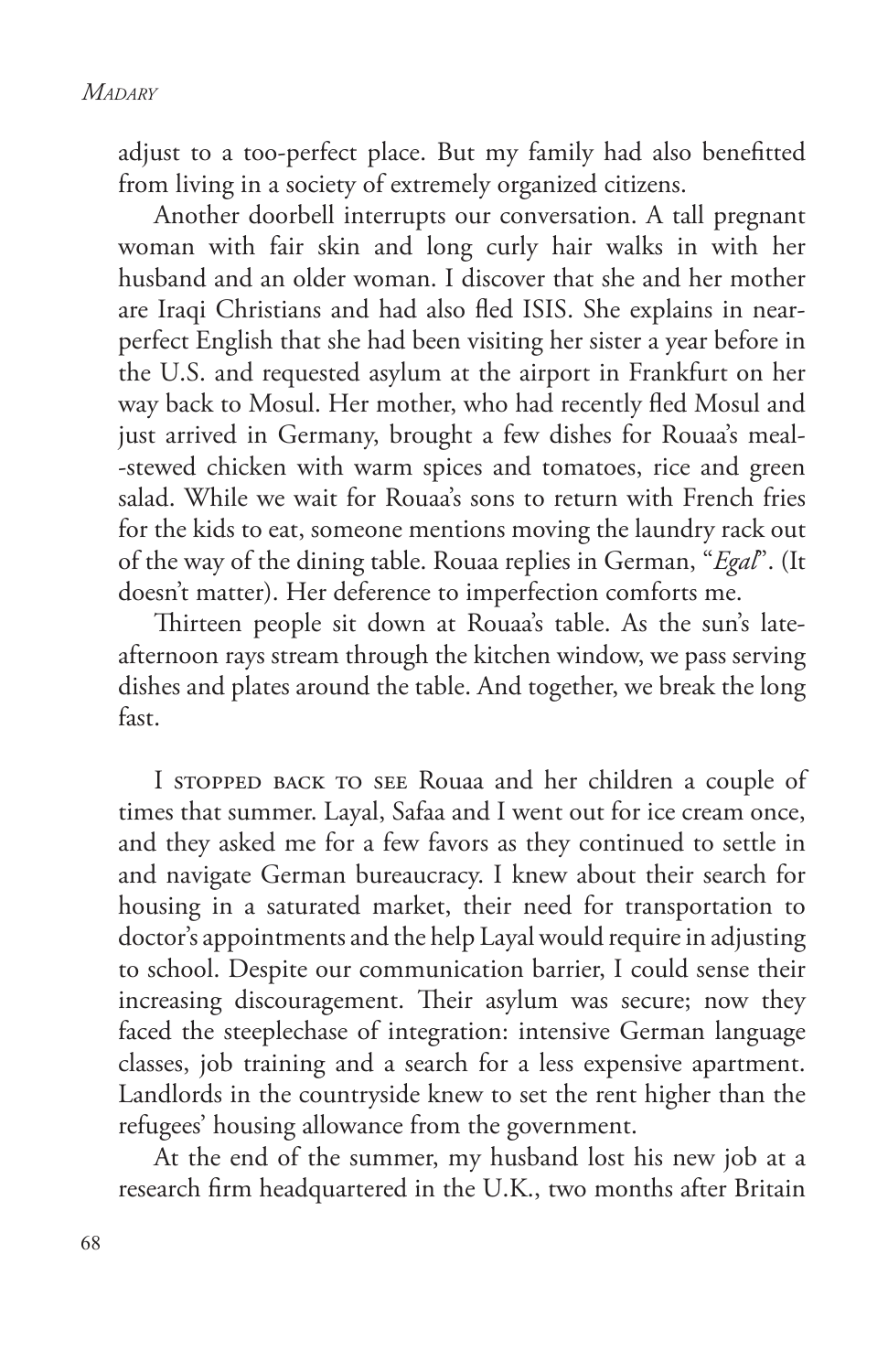had voted for the Brexit. Because most of the frm's budget was grant money from the European Union, they laid him off three months after he was hired. We were stunned, and we knew that as non-E.U. citizens, our days in Germany were numbered. Immigration officials didn't care whether we had learned the language or that our daughters' lives were rooted in this place. If we could not line up permanent work contracts or prove that we could support our family of six, we would have to leave. In the meantime, a new school year had begun, and our children wanted to fnish their year, so I increased my hours to work full-time as a freelance teacher. The anguish of leaving this place and uncertainty of our future proved a crushing weight. I withdrew from Safaa and her family as our own problems multiplied.

On a frosty morning the following winter, after I bought bread during a break from work in a neighboring town, I ran into Safaa and her husband. They had just finished language class for the day, so I offered them a ride home. I felt Safaa's cold hands as we walked back to the car; her coat was too thin for this weather. We exchanged only a few basic words in the car. When I pulled into the parking lot, Samir invited me to come up to their apartment above the butcher's shop. He mimed a cup and saucer. "*Café?*" he asked.

"*Ich muss wieder arbeiten*," (I have to go back to work) I said.

"*Danke*," they said. Safaa mimed a phone to her ear. I understood they meant something like, "Another day. Give us a call when you have time."

I should have gotten out of the car, kissed Safaa's cheeks and shaken Samir's cold hand or echoed Safaa with an "I love you."

"*Tschüss*," (Bye), I said. They waved as I backed out onto the street and drove away.

On Christmas Eve, Layal texted me a greeting card—a luminous Christmas tree in front of the Roman Colosseum. I texted back to thank her, but I didn't hear anything else until after